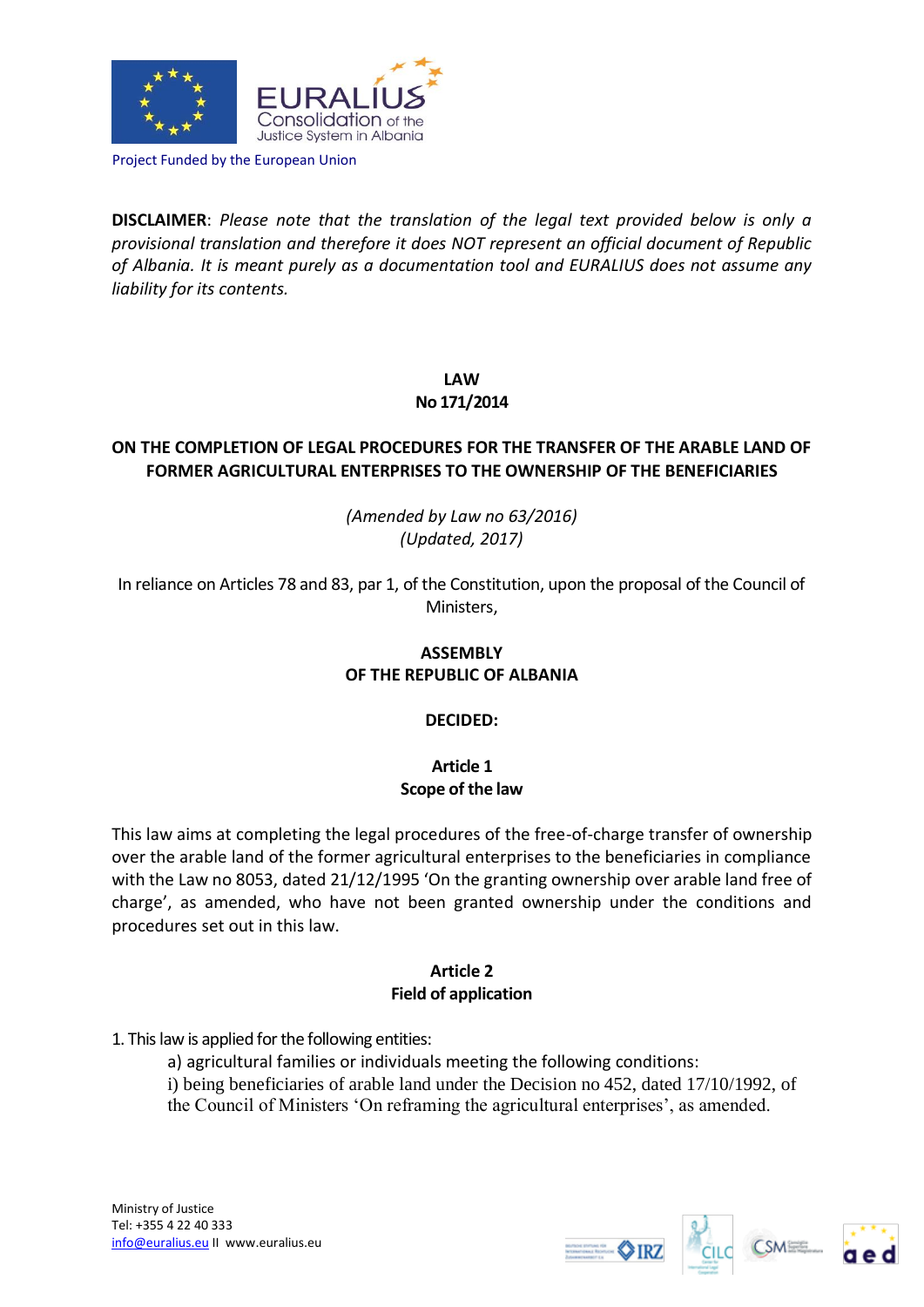ii) being residents of the local governance unit and, since 01/10/1992, not having changed their residing location referring to the civil registry on the date of entry of this law into effect; and

iii) utilising the land for arable activities, however, having missing parts in the documentation of utilisation or ownership;

b) agricultural families or individuals meeting the following conditions:

i) they have been relocated from their residing locations and established in the territories of the former agricultural enterprises upon specific decisions of the Council of Ministers, according to which they are beneficiaries of ownership over the arable land, and

ii) utilising the land for arable activities, however, having missing parts in the documentation of utilisation or ownership;

2. Exempted from the scope of this law shall be the parcels of the arable land:

a) of former agricultural enterprises set out in Article 2, of the Law no 8053, dated 21/12/1995 'On the transfer of ownership over he arable land', as amended;

b) As long as these parcels:

i) have been registered in the register of the immovable properties of the Immovable Properties Registration Office, as a private property;

ii) have been included in the process of legalisation under the law regulating legalisation, town planning and integration of illegal buildings.

iii) have been issued the act of obtaining ownership over the land (AMPT), by 15/08/2008, by the commission of land apportionment, regardless whether they have been registered or not in the register of the immovable properties.

iv) upon the decision of the Council of Ministers or decisions or KRRTSH/KKT, they do not appear as such. Not falling hereunder are the families or individuals having benefitted arable land as co-founders of the agricultural cooperatives or former agricultural enterprises;

v) they are falling under the scope of a request, being examined by the Agency of Restitution and Compensation of Properties, however, not a decision has been rendered yet;

vi) they are falling under the scope of judicial conflict, wherefore the local governance unit has become aware officially by the court.

vii) they have been leased out based on the law for leasing out the arable land and forests. Meadows and pastures, being state owned and on the bylaws for tis implementation, or they have been transferred to the administration of the Ministry of Agriculture, Rural Development and Administration of Waters, with a designation of leasing under the Decision no 45, dated 29/01/2014 of the Council of Ministers, 'On the transfer of the arable land of the former agricultural enterprises and former research and scientific institutions of this ministry, currently available to the Agency of Restitution and Compensation of Properties, to the administration of the Ministry of Agriculture, Rural Development and Administration of Waters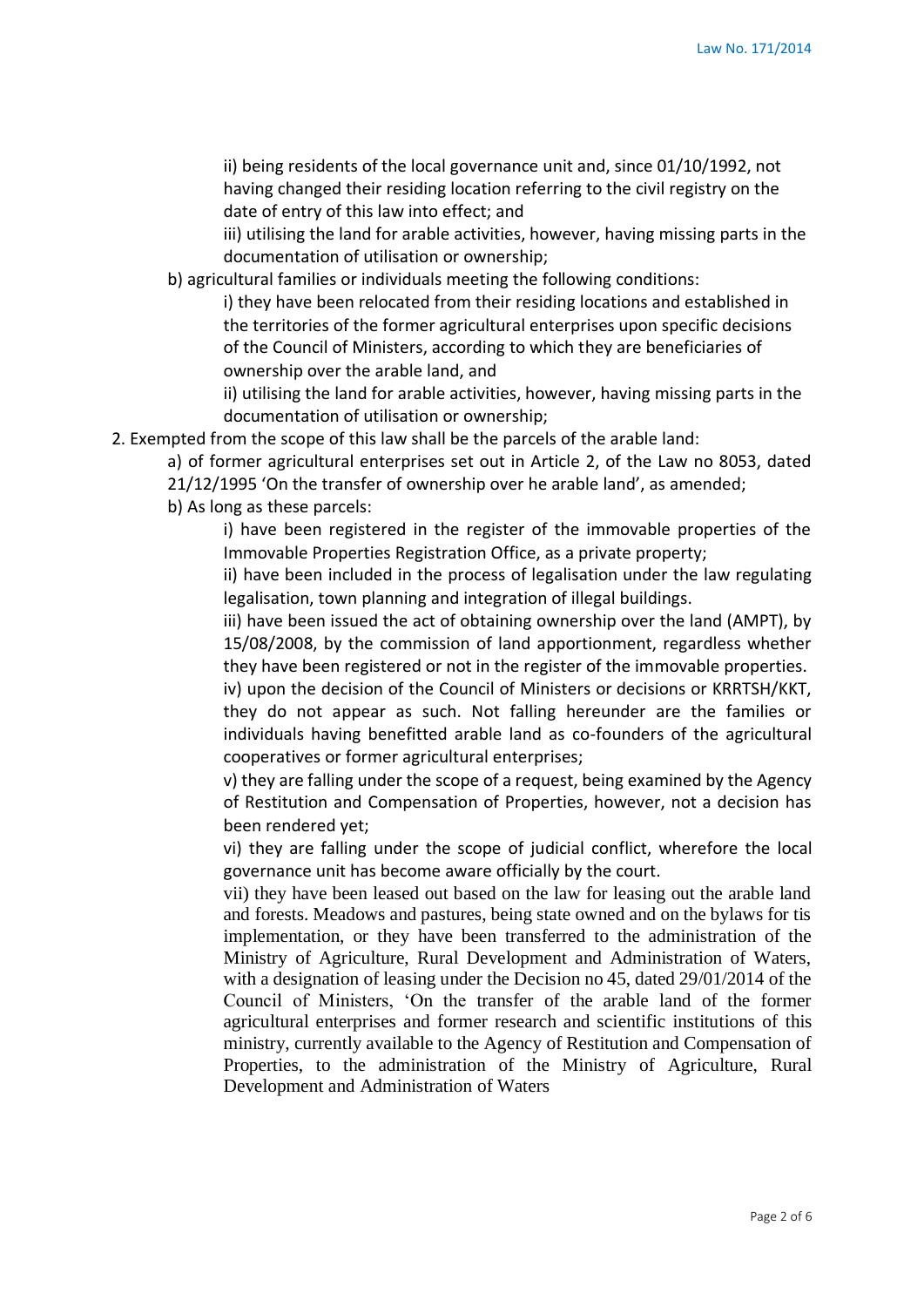#### **Article 3**

### **Criteria for being provided with the act of taking over ownership over land**

1. The agricultural families or individual are provided with the act of taking over ownership over land according to the conditions and procedures provided for in this law, as long as they are beneficiaries of the arable land in use under the Decision no 452, dated 17/10/1992, of the Council of Ministers 'On the reframing of the agricultural enterprises', as amended, and since the entry of this decision into effect:

a) they use this land for agricultural activities and they are in possession of the act of taking over the possession over the land being issued by 15/08/2008. In such a case the parcel of the agricultural land being granted at freehold shall be equivalent to the land that the possessor has in use, however, never being larger than the parcel being indicated in the act of possession and not larger than the apportion belonging to hem according to the rate per capita being determined by the relevant legislation.

b) they are using the land for agricultural activities, despite not being provided with the act of use. In such a case the parcel of the agricultural land being granted at free hold shall be equal to the land that the possessor has in use, however, under no circumstances larger than the parcel belonging to them, referring to the rate per capita being determined by the relevant legislation.

2. The agricultural families or individuals meeting the conditions provided for in Article 2, par 1, letter 'b', of this law, shall be provided with the act of taking over ownership over the land, under the conditions and procedures determined in this law. The parcel of the arable land being granted at freehold under this Article shall, in such a case, be equal to the parcel of land that the agricultural families or individuals are using for agricultural activities, however, under no circumstances, greater than the parcel belonging to them, under the provisions of the respective decisions of the Council of Ministers.

3. The acts of obtaining ownership over the land being benefitted by the agricultural families or individuals, while earlier not being in possession of any act of obtaining the use over the land or being in possession of an act of obtaining the use over the land, being issued subsequent to February 1996, as well as meeting all the other conditions of the relevant legislation, shall be considered to be valid.

#### **Article 4**

### **Procedure for the entities to be provided with the acts of obtaining ownership over the land**

1. The head of the local governance unit is the responsible authority for following up and completing the procedures for the entities to be provided with AMTP, according to the requirements, criteria and conditions set out by this law.

2. Aldermen of villages, collegial heads, heads of the local governance unit and their administration shall identify, determine and specify the de facto user of the land for agricultural activities, its location, dimensions and adjacent properties for each user, under the by-law acts being issued for the implementation of this law.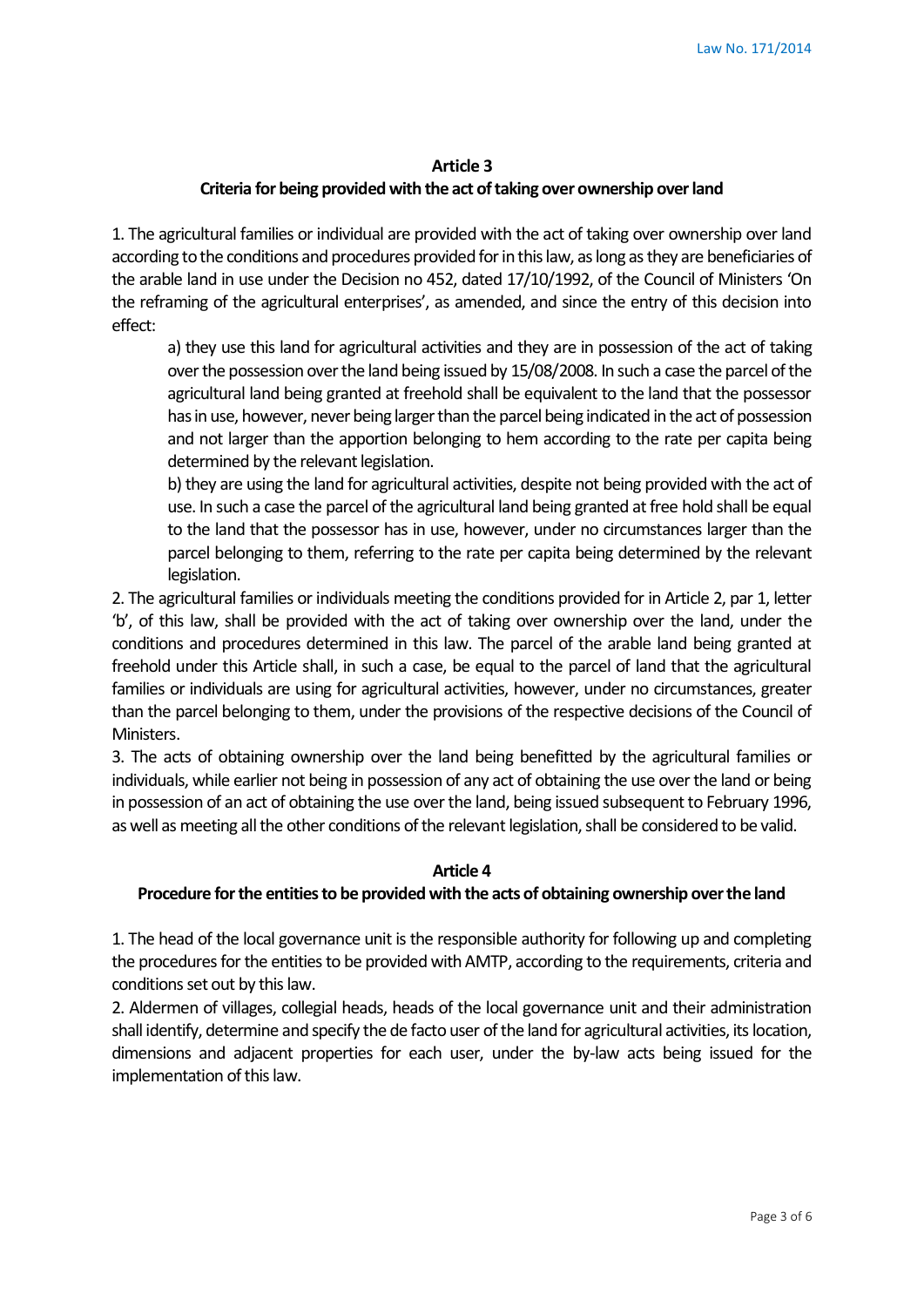3. Identifying the users of the agricultural land for every village of the local governance unit shall be made upon the decision of such council, which decision being made upon three-fifth of the overall number of its members. This decision consists the administrative act for identifying the users of the arable land for each village.

4. The agricultural families or individuals not appearing in the decision of the council of the local governance unit mentioned in par 3 of this Article shall not be provided with the act of obtaining ownership over the land, unless there is a final judicial decision providing for the opposite.

5. The head of the local governance unit shall only initiate the procedure for providing the beneficiary institutions with AMTP upon:

a) receiving an official response from the institutions determined in Article 2, par 2, of this law; b) the decision of the council of the local governance unit being made and determining the list of the users of the arable land;

c) the decision of the council of the local governance unit being officially forwarded to the institutions dealing with the management and control of the process of the verification of the legal validity of the creation of the ownership titles over the arable land, respectively to:

i) Governmental Commission of Land and the technical secretariat attached to it;

ii) local commission of verification of the ownership titles attached to the regional prefect;

iii) directorate of the land administration and protection attached to the regional council;

iv) Agency of Restitution and Compensation of Properties.

6. The head of the local governmental unit reports monthly on the progress of the conduct of this process to its completion to the prefect of the region.

## **Article 5 Expiry of the time period of the arable land use**

1. In all the instances when, referring to the official information being obtained in the course of the verification process under the sub-par "i", "ii', "iii', 'iv" and "vii" of letter 'b', of par 2, of Article 2 of this Law, it emerges that the property has been transferred to the ownership or administration of a public body or entity, the time period for the user to use the arable land shall expire referring to the act of obtaining the use over the land, as long as they have it.

2. Where, referring to the official information being obtained in the course of the verification process of the legal situation of the property, it emerges that the arable land is under the scope of examination of the Agency of Restitution and Compensation of Properties or at the court and the latter institutions:

a) upon a final decision determine within the time period of meeting the AMTPs, in accordance with the provision of Article 6 of this law, determine another owner than the user of this land, this shall not be an obstacle for changing the use over the land to ownership, as long as the user is meeting all the other conditions of this law;

b) upon a final decision determine within the time period of meeting the AMTPs, in accordance with the provision of Article 6 of this law, do not determine another owner other than the user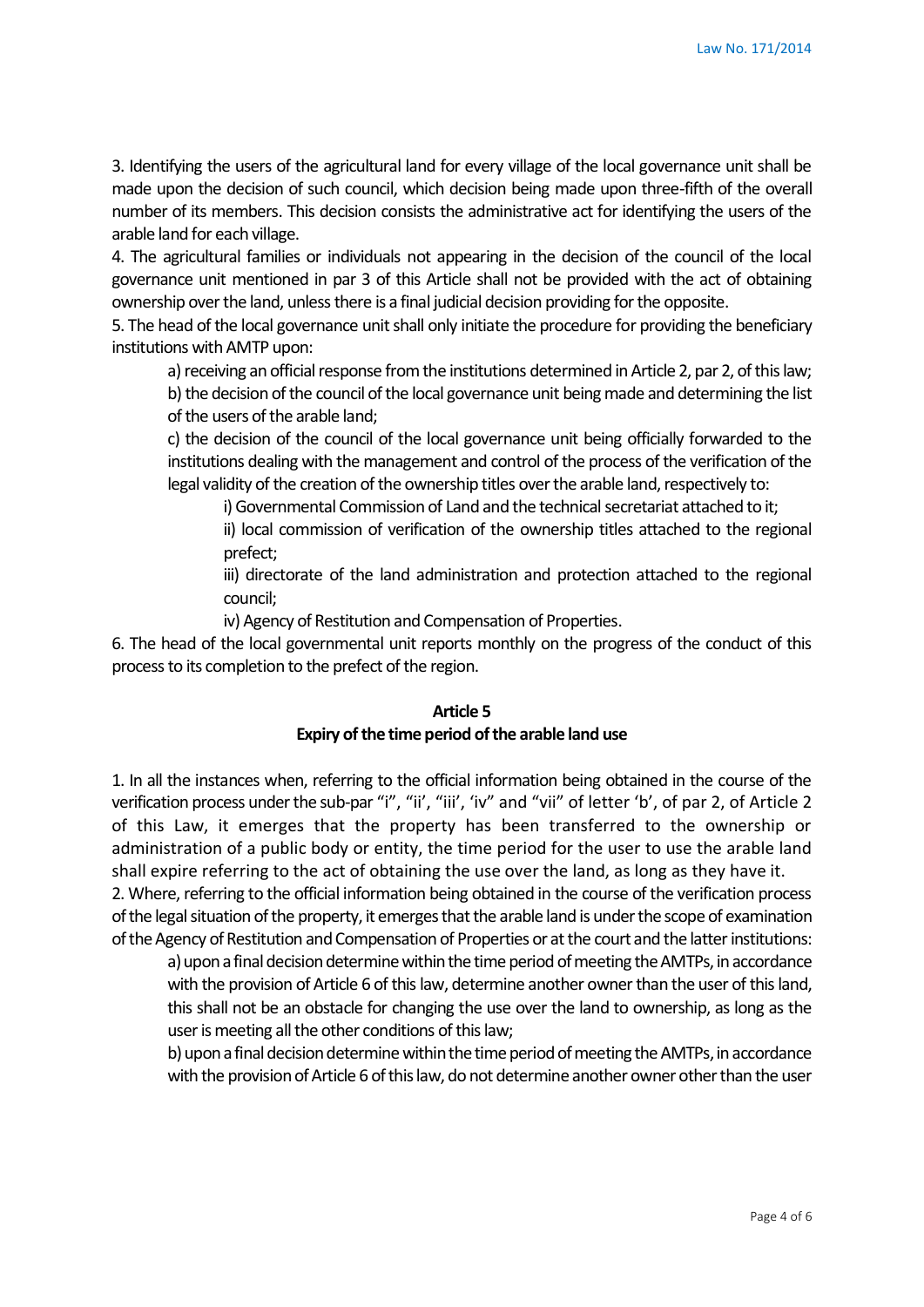for this land, this shall not be an obstacle for changing the use to ownership over the land, as long as the user is meeting all the other conditions of this law;

c) do not manage to make a final decision within the time period of meeting the AMTPs according to the provisions of Article 6 of this law, the use of the land by the user shall continue, until a final decision of any of the above-mentioned institutions has been made. Subsequently, there shall be proceeded in accordance with the provisions of letters 'a' and 'b' of this paragraph. Where ever a decision is made as in the instance of letter 'b', the use shall be vested with the right to seek ownership over this land before the court in accordance with the criteria of this law.

# **Article 6**

### **Preclusive time period**

### *(Amended by Law no 63/2016 and nr. 102/2017, date 30.11.2017)*

1. The time period for the completion of the procedures for the transfer of the arable land of former agricultural enterprises to the ownership of beneficiaries shall end on 31 December 2017.

2. Where the local governance units do not complete the procedures for the transfer of the arable land within the time period set out in par 1 of this law and in compliance with the criteria provided for in this law, beneficiaries shall be vested with the right to approach the court.

3. Upon the person seeking and the court finding that the local governance unit bodies did not provide the respective person with the act of obtaining ownership over the land, as a culpable violation of the provisions of this law and bylaw acts being issued for its implementation, the court shall decide imposing an administrative fine on these bodies to the extent of 50 000 – 100 000 ALL, in compliance with the law regulating the administrative contraventions.

## **Article 7 By-law acts**

1. The legal and by-law acts being approved prior to the entry of this law into effect and running counter to it shall be repealed.

2. The Council of Ministers shall be tasked to determine, within one month of entry of this law into effect, upon decision:

a) tasks, responsibilities, procedures and time lines for the final determination of the users of the arable land of former agricultural enterprises, under the criteria of this law;

b) time periods, documentation that the interested person has to produce, as well as the time lines;

c) documentation and information that the head of the local governance unit has to require and check, in compliance with this law;

d) time periods and documentation that the interested entity has to submit to establish his being as co-founder of the former agricultural cooperatives or former agricultural enterprises; ç) institutions where granting of such request shall be officially sought under par 2 of Article 2 of this law, procedures and detailed rules of cooperation, as well as the timing of communication with these institutions;